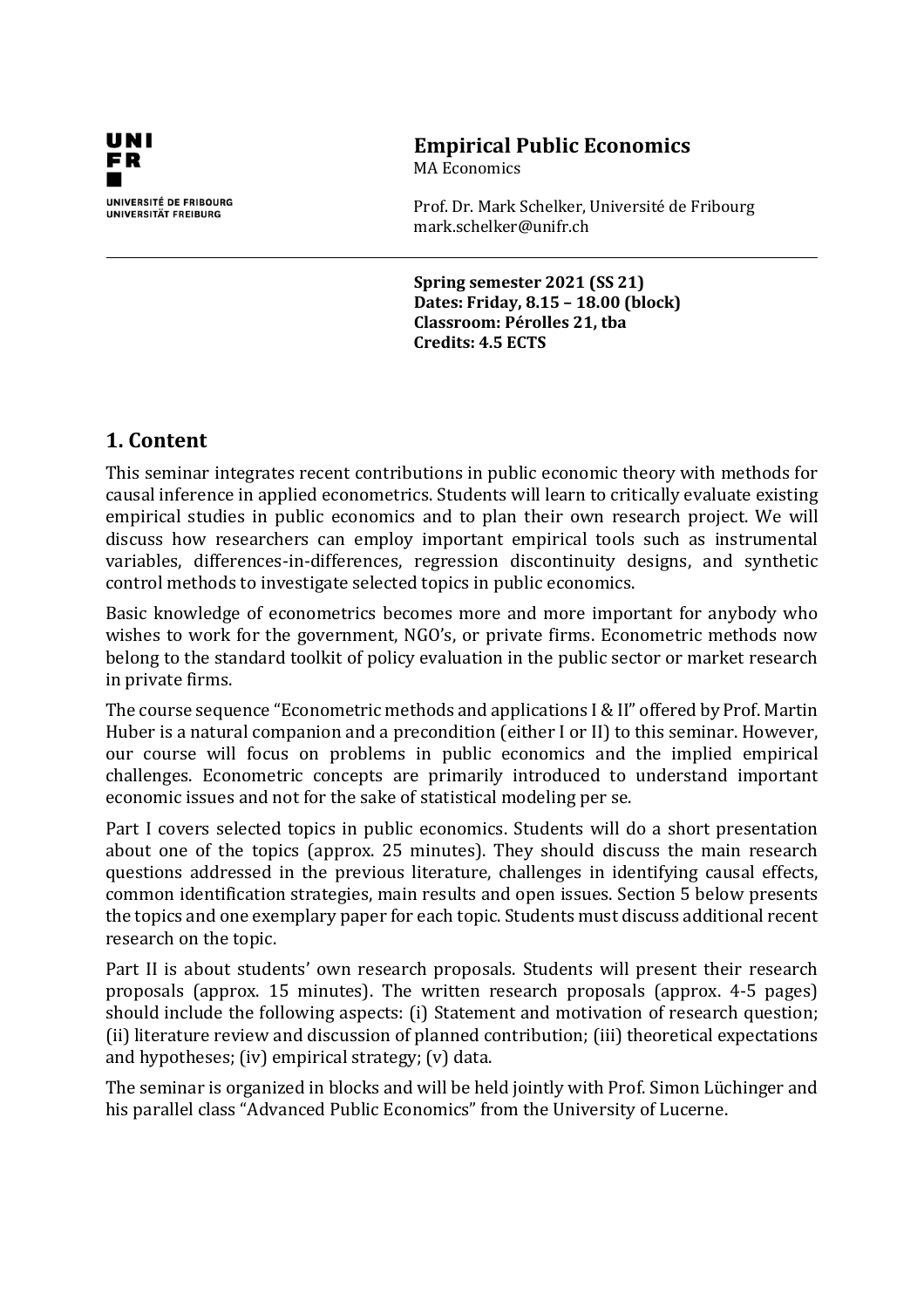# **2. Program**

| Date  | Subject                                                |
|-------|--------------------------------------------------------|
| 26.2. | Introduction and assignment of topics $(8.15 - 12.00)$ |
| 23.4. | Presentation of topics in Public Economics             |
| 21.5. | Presentation of research proposals                     |
| 28.5. | Presentation of research proposals                     |

# **3. Teaching assistance**

Florence Stempfel Chair of Public Finance University of Fribourg Pérolles 21, office F512 Bd. de Pérolles 90 1700 Fribourg Phone: +41(0)26 /300 82 70 Email: [florence.stempfel@unifr.ch](mailto:florence.stempfel@unifr.ch)

# **4. Main texts**

Angrist, Joshua D. and Jörn-Steffen Pischke (2009). *Mostly harmless econometrics. An empiricist's companion*. Princeton: Princeton University Press.

Tresch, Richard W. (2008). *Public Sector Economics*. Palgrave McMillan, New York.

Hindriks, Jean and Gareth D. Myles (2006). *Intermediate public economics*. Cambrigde: MIT Press.

# **5. Topics**

# *a. Taxes and subsidies: Effects of tax incentives*

Agrawal, Ajay, Carlos Rosell, and Timothy Simcoe (2020). Tax credits and small firm R&D spending. *American Economic Journal: Economic Policy* 12(2): 1-21.

#### *b. Tax and subsidy incidence: VAT taxes*

Benzarti, Youssef, and Dorian Carloni (2019). Who really benefits from consumption tax cuts? Evidence from a large VAT reform in France. *American Economic Journal: Economic Policy* 11(1): 38-63.

# *c. Tax and subsidy incidence: Corporate taxes*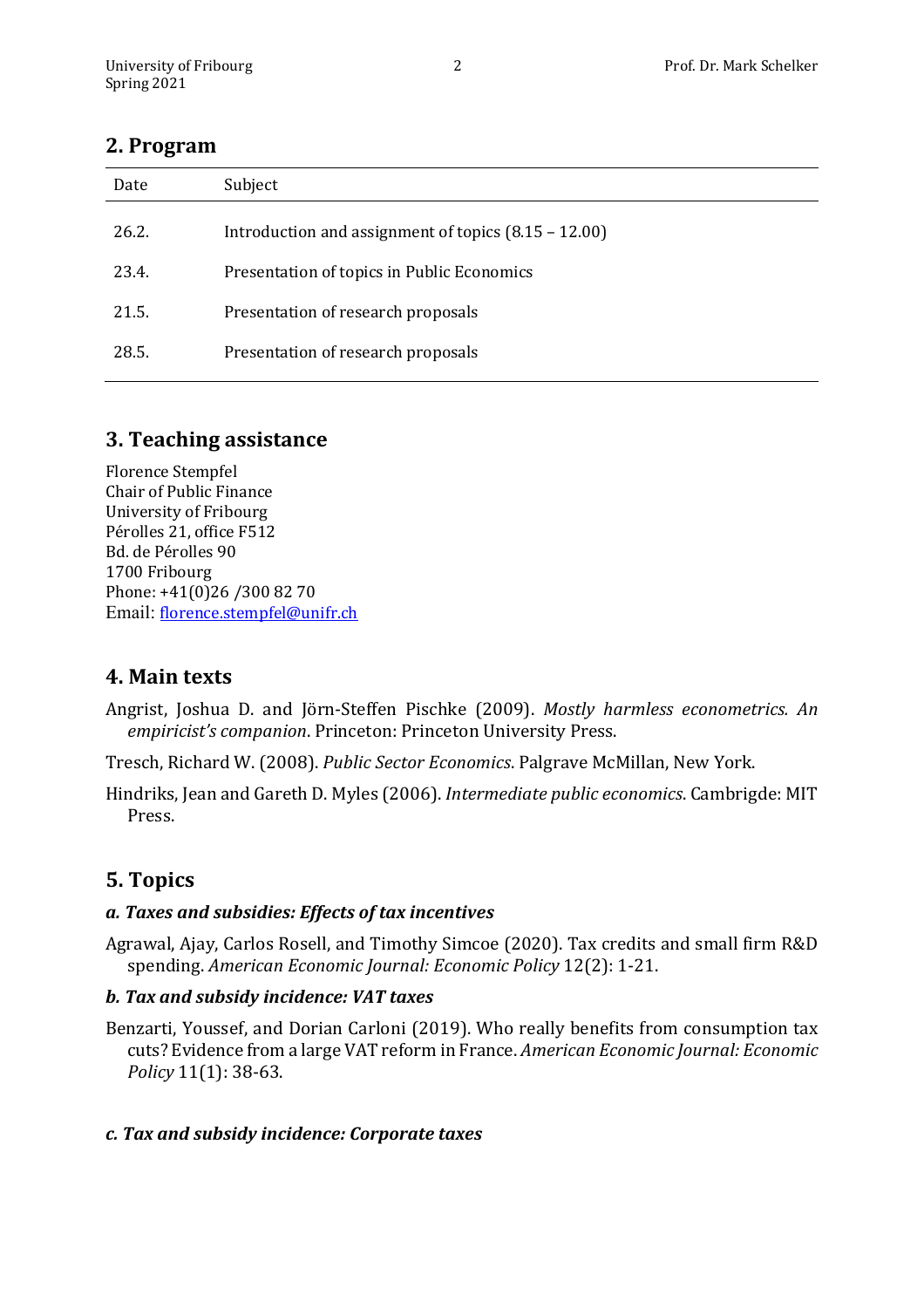Fuest, Clemens, Andreas Peichl, and Sebastian Siegloch (2018). Do higher corporate taxes reduce wages? Micro evidence from Germany. *American Economic Review* 108(2): 393- 418.

### *d. Tax and subsidy incidence: Payroll taxes*

Saez, Emmanuel, Benjamin Schoefer, and David Seim (2019). Payroll taxes, firm behavior, and rent sharing: Evidence from a young Workers' tax cut in Sweden. *American Economic Review* 109(5): 1717-1763.

#### *e. Tax and subsidy incidence: Subsidies*

Pless, Jacquelyn and Arthur A. van Benthem (2019). Pass-through as a test for market power: An application to solar subsidies. *American Economic Journal: Applied Economics* 11(4): 367-401.

# *f. Excise taxes: Effects of a carbon tax*

Andersson, Julius J. (2019). Carbon taxes and CO2 emissions: Sweden as a case study. *American Economic Journal: Economic Policy* 11(4): 1-30.

#### *g. Taxes and residential sorting*

Schmidheiny, Kurt and Michaela Slotwinski (2018). Tax-induced mobility: Evidence from a foreigners' tax scheme in Switzerland. *Journal of Public Economics* 167: 293-324.

#### *h. Taxes and capitalization*

Basten, Christoph, Maximilian von Ehrlich, and Andrea Lassmann (2017). Income taxes, sorting and the costs of housing: Evidence from municipal boundaries in Switzerland. *Economic Journal* 127(601): 653-687.

#### *i. Social insurance: Unemployment insurance and job matching*

Nekoei, Arash and Andrea Weber (2017). Does extending unemployment benefits improve job quality? *American Economic Review* 107(2): 527-561.

#### *j. Social insurance: Unemployment insurance and the importance of caseworkers*

Schmieder, Johannes F. and Simon Trenkle (2020). Disincentive effects of unemployment benefits and the role of caseworkers. *Journal of Public Economics* 182: 104096.

#### *k. Social insurance: Unemployment insurance and job search*

Baker, Scott R. and Andrey Fradkin (2017). The impact of unemployment insurance on job search: Evidence from Google search data. *Review of Economics and Statistics* 99(5): 756-768.

#### *l. Social insurance: Disability insurance and work incentives*

Deuchert, Eva and Beatrix Eugster (2019). Income and substitution effects of a disability insurance reform. *Journal of Public Economics* 170: 1-14.

# *m. Public health insurance: Long term-effects of access in childhood*

Brown, David W., Amanda E. Kowalski, and Ithai Z. Lurie (2020). Long-term impacts of childhood Medicaid expansions on outcomes in adulthood. *Review of Economic Studies*  87(2): 792-821.

# *n. Price controls: Rent control and housing supply*